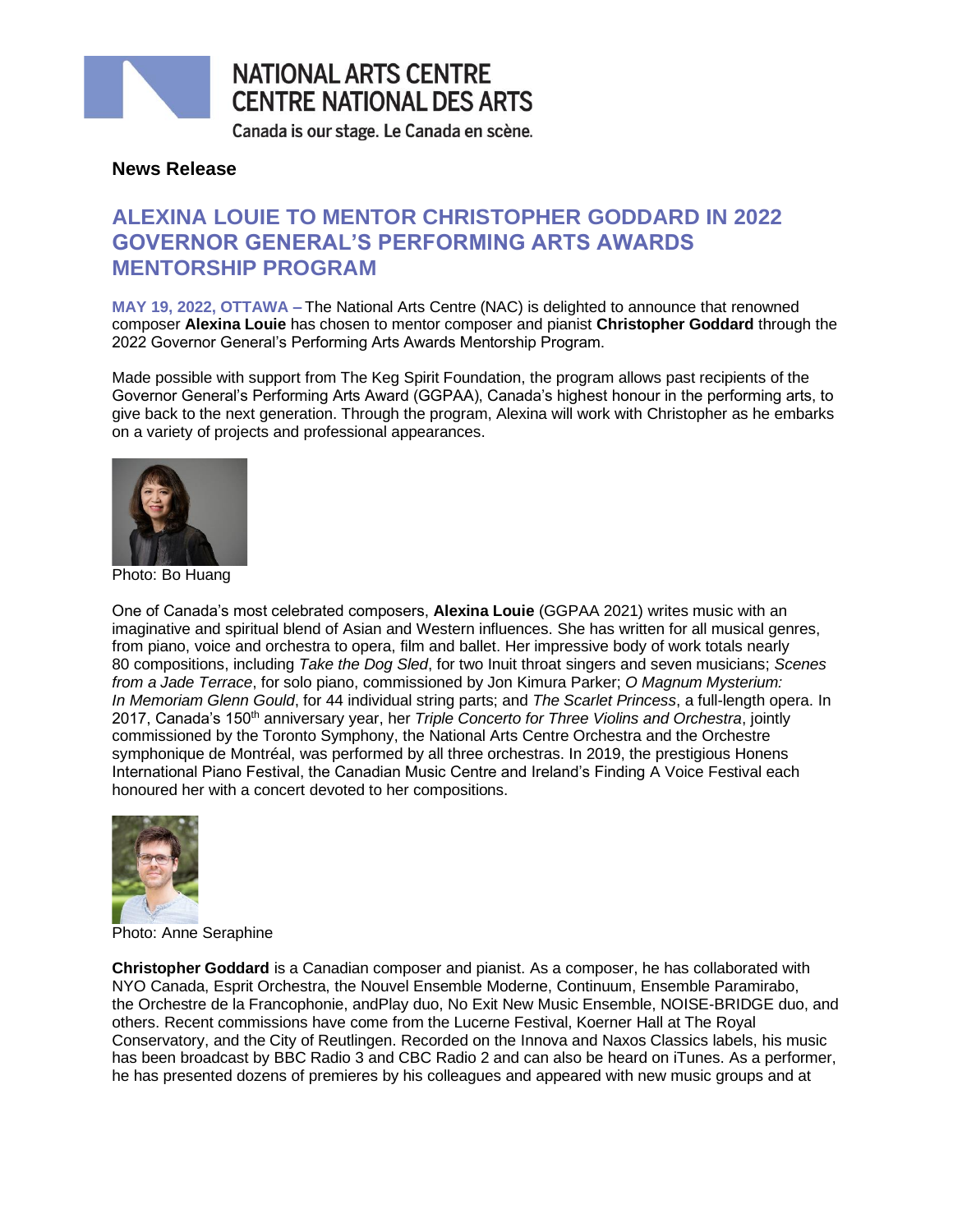contemporary music festivals across North America and in Europe.

"Alexina Louie is a legendary figure in Canadian music," said Christopher Goddard. "I look forward to receiving her guidance as I pursue new artistic projects and professional opportunities in the coming year. I am very grateful to The Keg Spirit Foundation for making this mentorship possible."

"I first recognized Christopher Goddard's compositional talent while I was sitting as a jury member for the inaugural Graham Sommer Competition for Young Composers," added Alexina Louie, O.C. "Even at that time, I was impressed by Chris's wealth of technique as well as his musicality. I have since discovered that he is as fine a pianist as he is a composer! I am delighted to have this opportunity to guide him through the next phase of his professional development through the Governor General's Performing Arts Awards Mentorship Program."

A unique partnership between the Governor General's Performing Arts Awards Foundation, the National Arts Centre and The Keg Spirit Foundation, the GGPAA Mentorship Program is designed to offer creative guidance to talented mid-career artists, and serves as an investment in future Canadian artistic achievement. Each year, a past laureate of the Lifetime Artistic Achievement Award is invited to select a professional artist (or artists) to share, learn and grow from the experience and insight of their mentor. In addition to receiving artistic guidance and an honorarium, each protégé or protégée is recognized during the GGPAA celebrations in Ottawa, including the star-studded GGPAA Gala at the NAC.

The Governor General's Performing Arts Awards and the National Arts Centre Foundation are deeply grateful to The Keg Spirit Foundation, which has generously supported the Mentorship Program since 2009. Established in 2001, The Keg Spirit Foundation supports organizations that mirror the mentorship that The Keg Steakhouse + Bar has provided to hundreds of thousands of young staff for more than 50 years. In that time, the foundation has granted more than \$11 million to more than 400 charities across North America.

"Through The Keg Spirit Foundation, we are proud to support mentorship programs that enhance learning and facilitate personal and professional growth," said David Aisenstat, Chair and CEO of The Keg Steakhouse + Bar, and Chairman and Founder of The Keg Spirit Foundation. "We are delighted that renowned contemporary composer Alexina Louie will be sharing her creative musical insights with Christopher Goddard through the Governor General's Performing Arts Awards Mentorship Program in the coming year."

#### **ABOUT THE GOVERNOR GENERAL'S PERFORMING ARTS AWARDS**

Created in 1992, the Governor General's Performing Arts Awards are Canada's highest honour in the performing arts. This year's laureates for Lifetime Artistic Achievement are **Fernand Dansereau**, **Rita Shelton Deverell**, **David Foster**, **Tomson Highway** and **Linda Rabin**. **Michelle Smith** will receive the Ramon John Hnatyshyn Award for Voluntarism in the Performing Arts, and **Crystal Pite** will receive the National Arts Centre Award. The laureates will receive the Awards at a special ceremony and reception at Rideau Hall on Friday, May 27. Then on Saturday, May 28, the NAC will host a star-studded gala featuring superb performances and evocative film portraits by the **National Film Board of Canada**.

#### **PARTNERS**

The National Arts Centre is proud to produce the 2022 Governor General's Performing Arts Awards Gala in partnership with the Governor General's Performing Arts Awards Foundation. The Awards are presented with the support of the Department of Canadian Heritage, the Canada Council for the Arts, and the National Film Board of Canada. "We are delighted to announce that long-time GGPAA champion Donald K. Johnson, O.C., has committed a leadership gift of \$1 million to support the Awards for the next 10 years," said Jayne Watson, CEO of the National Arts Centre Foundation. A resident of Toronto, Mr. Johnson shared: "My gift to the GGPAA gives me satisfaction in knowing that the performing arts have more funding so that they can continue to flourish. Philanthropy is a true passion for me."